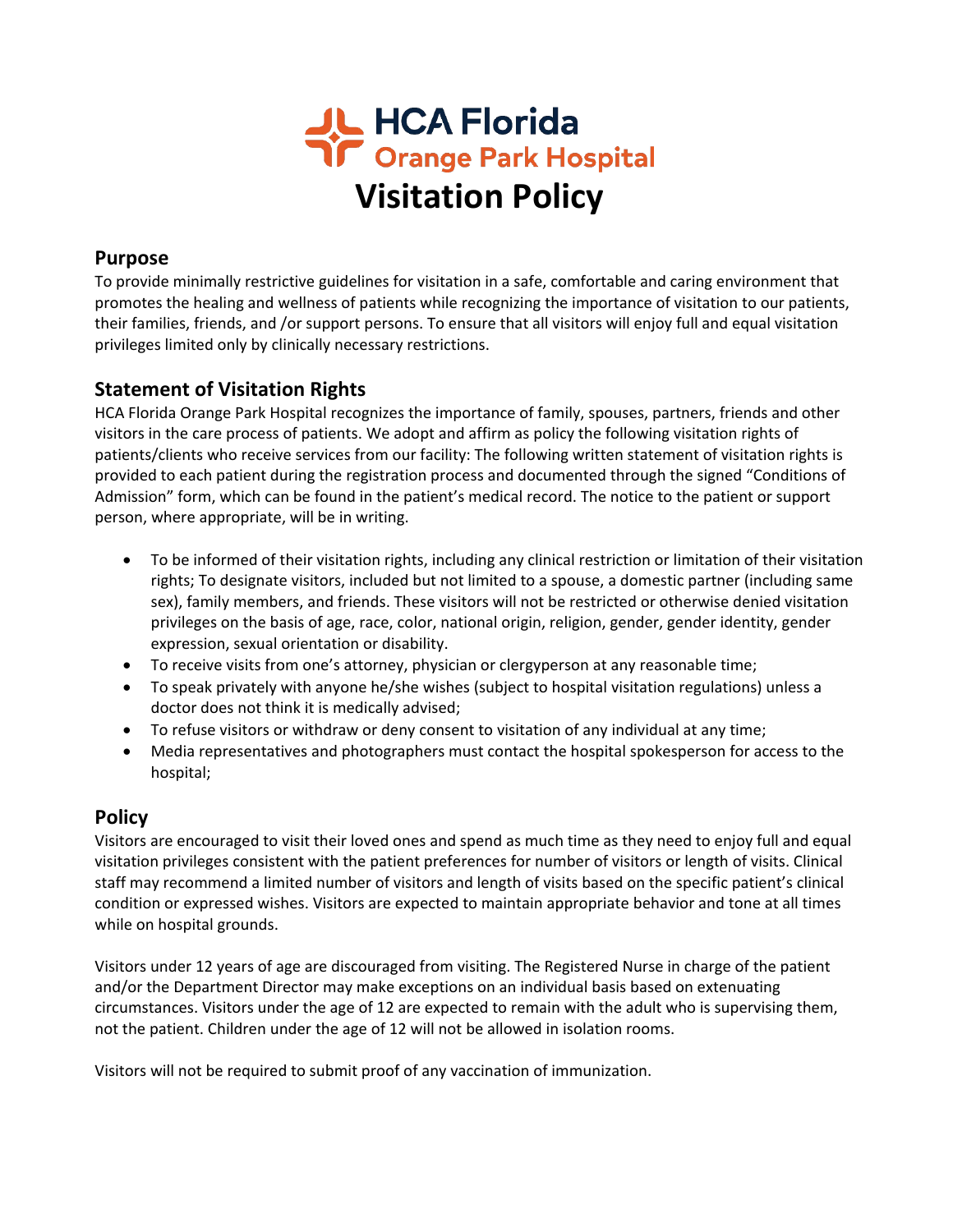Visitors are allowed to physically touch the patient, unless the patient objects.

In-person visitation will be permitted in all of the following circumstances, unless the patient objects:

- End-of-life situations
- Childbirth, including labor and delivery (at least one companion)
- Making major medical decisions regarding the patient
- Pediatric patients

## **Procedure**

- 1. Families and other partners in care are welcome according to patient preference. Routine general visitation hours are 8:00 .a.m. – 8:30 p.m. daily; visitation may be accommodated after hours at a patient's request.
- 2. Specialized units may have set visitation hours and may limit the number of visitors at a given time. For the safety and well-being of patients and visitors, the following departments may have department-specific visitation policies and guidelines: 1.) Critical Care areas; 3.) Women's Center (including NICU); and 3.) Behavioral Health Unit. Those policies address specific clinical/environmental needs but are subject to the provisions of this hospital-wide policy.
- 3. Some departments may require a visitor log if they are a secured unit. Visitors will be validated and may be given a visitor sticker identifying the date and location of the visit.
- 4. The hospital may accommodate the patient's representative or support person and any member of the patient's designated visitor list who desires to stay overnight with the patient in support of the patient's condition.
- 5. Visitors may be asked to suspend visitation due to a change in the patient's condition, at the patient's request, or during care interventions. Upon patient request, staff may accommodate at least one visitor be allowed to remain in the room to provide support during care interventions.
- 6. If the hospital is aware that there is any existing court order restricting contact of a visitor with a patient, visitation will be denied for the safety of the patient.
- 7. Food and drink may not be given to patients without the permission of the nursing staff. Visitors are asked not to bring real flowers into the Critical Care areas.
- 8. All staff should be aware of visitors in their areas and report suspicious or unauthorized visitors to their supervisor of security immediately.
- 9. Disruptive behavior and unsafe practices are not acceptable; these situations will be addressed directly and promptly.